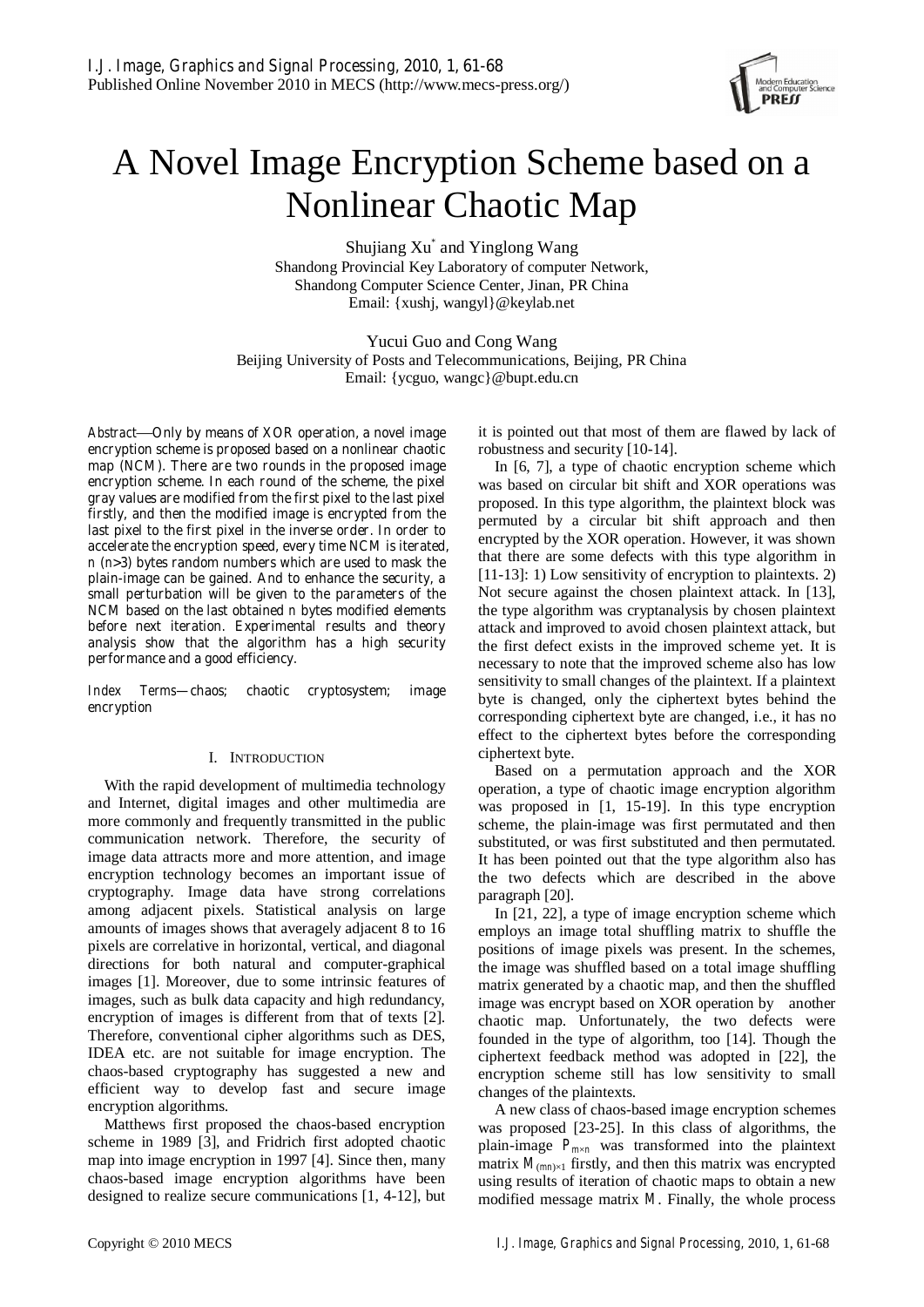was repeated for the new *M* from the last element to the first one, and new matrix *C* was the output as the ciphertext. To enhance the security, a small perturbation was given to the parameters of chaotic maps based on the last obtained encrypted element.

In this class of schemes and most other classes of chaos-based encryption algorithms, each time a one-dimensional chaotic map is iterated, only a single byte random number can be generated. To accelerate the encryption speed and to enhance the security, an improved image encryption scheme is proposed by means of three other measures in this paper. First, there are two rounds in the proposed scheme. Second, every time NCM is iterated, *n* (*n*>3) bytes random numbers can be gained so as to accelerate the encryption speed. Finally, a piecewise linear function is used, which can make sure that the perturbation isn't too small. Based on the last obtained *n* bytes modified elements, only the parameters of the NCM are perturbed before next iteration. So the state transfer function not only depends on the secret key, but also depends on the output ciphertext. Therefore, the proposed scheme can resist chosen plaintext effectively.

The rest of the paper is organized as follows: Sec. 2 gives a brief introduction of the nonlinear chaotic map. A chaos-based image encryption scheme is proposed in Sec. 3. Sec. 4 shows the simulation result. The security analysis is given in Sec. 5. Finally, Sec. 6 concludes the work.

## II. THE NONLINEARCHAOTIC MAP

Chaos, which has many good properties, such as the ergodicity, sensitive dependence on initial conditions and random-like behaviors, is an aperiodic dynamics process, seeming disorderly and unsystematic [26]. In fact, the properties just suit to the diffusion and confusion process in cryptography [1, 8].

One-dimensional chaotic system which has the advantages of high-level efficiency and is implicit [27], such as Logistic map, is being widely used now. But their weaknesses, such as small key space and weak security, are also known to us obviously [28]. With more than one control parameters and initial conditions, high dimensional chaotic systems are most complex and have a big key space. However, complex calculations make the encryption algorithm too slow.

To overcome these drawbacks, a nonlinear chaotic map (NCM) [29] is adopted in this paper:

$$
x_{n+1} = (1 - \beta^{-4}) \cdot \text{ctan}\left(\frac{\alpha}{1 + \beta}\right) \cdot \left(1 + \frac{1}{\beta}\right)^{\beta}
$$
  
 
$$
\cdot \tan(\alpha x_n) \cdot \left(1 - x_n\right)^{\beta}
$$
 (1)

where  $\alpha$ ,  $\beta$  are control parameters. When  $x_n \in$ (0,1)  $\alpha \in (0, 1.4)$   $\beta \in [5, 43]$ , or  $x_n \in (0, 1)$  $\alpha \in (1.4, 1.5]$   $\beta \in [9, 38]$ , or  $x_n \in (0, 1)$   $\alpha \in (1.5, 1.5)$ 1.57]  $\beta \in [3, 15]$  NCM performs chaotic phenomena.

It is shown that the system NCM is a chaotic system with good properties of balanced 0–1 ratio, zero co-correlation and ideal nonlinearity, while maintaining acceptable efficiency in [30].

In order to get a faster encryption speed, every time NCM is iterated, *n* bytes random numbers can be gained In this paper. Suppose that  $x = 0.x_1x_2 \mathbf{L} x_1 \mathbf{L}$  is a double-point value, the *n* bytes decimal random numbers are generated as follows:

$$
B_i = \text{mod}(x_{13-n+i}x_{14-n+i}x_{15-n+i}, 256), \tag{2}
$$

where  $i = 1, 2, L, n$ , mod $(x, y)$  returns the remainder after division,  $x_k = 0, 1, L, 9, 4 \le n \le 13$ . If  $n=4$ , for example, four bytes random numbers  $B_1=mod(x_{10}x_{11})$ *x*<sub>12</sub>, 256), *B*<sub>2</sub>=mod( $x_{11}$ ,  $x_{12}$ ,  $x_{13}$ , 256), *B*<sub>3</sub>=mod( $x_{12}$ ,  $x_{13}$ ,  $x_{14}$ , 256) and  $B_4$ = mod( $x_{13}$ , $x_{14}$ , $x_{15}$ , 256) will be gained.

#### III. THE PROPOSED IMAGE ENCRYPTION SCHEME

Given an image plaintext  $p_{ii}$  (*i*=0, 1, **L**, *M*-1; *j*=0, 1, **L**, *N*-1), suppose the secret key  $K = K(K_1; K_2) =$  $(\alpha^1, \beta^1, x_0^1; \alpha^2, \beta^2, x_0^2)$ , where the sub-key  $K_1$ ,  $K_2$ include the control parameters and the initial conditions of the NCM. The proposed scheme which is shown in Figure 1 is described below.



Figure 1. Encryption scheme, *m*=2.

**Step 1** Arrange the plain-image  $p_{ij}$  (*i*=0, 1, **L**,  $M-1$ ; *j*=0, 1, **L**,  $N-1$ ) by the order from left to right and then top to bottom, and a plaintext matrix  $P = p_0$ ,  $p_1$ ,  $\mathbf{L}$ ,  $p_{MN-1}$  can be obtained.

**Step 2** Choose the first sub-key  $K_1 = (\alpha^1, \beta^1, x_0^1)$ , and then iterate NCM (1)  $n_1$  times to avoid the transient effect.

**Step 3** Iterate NCM once, *n* bytes random numbers can be gained by Eq. (2), and then encrypt the message block  $P_j = p_{nj}, p_{nj+1}, \mathbf{L}, p_{nj+n-1}$  as follows: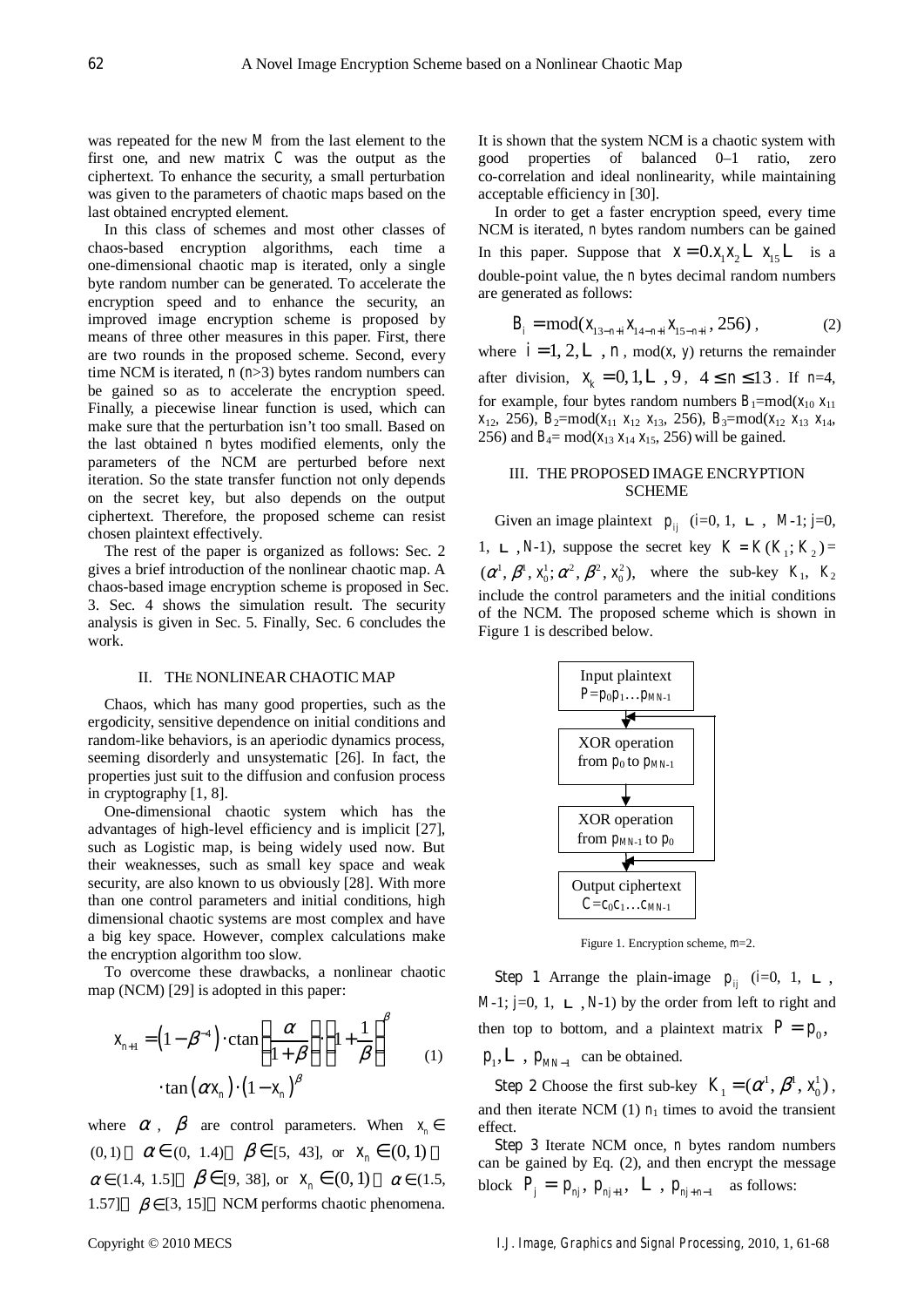$$
c_{nj+k} = p_{nj+k} \oplus a_{nj+k} \tag{3}
$$

where is the XOR operation, and  $k=0, 1, L, n-1$ .

**Step 4** If all the plaintext has already been encrypted, then the encrypted message matrix  $M = c_0, c_1$ ,  $L$ ,  $c_{MN-1}$  is obtained, and turn to Step 5. Otherwise,  $\alpha_{i+1} = g(\alpha_i, c_{ni}, c_{ni+1}, L, c_{ni+n-1})$ ,  $\beta_{i+1} = h(\beta_i,$  $c_{ni}$ ,  $c_{ni+1}$ ,  $L$ ,  $c_{ni+n-1}$ ), where *g* and *h* are piecewise linear function in Eq. (4) and Eq. (5), then let  $j=j+1$  and turn to Step 3.

$$
\alpha_{j+1} = g(\alpha_j, c_{nj}, c_{nj+1}, L, c_{nj+n-1}) =
$$
\n
$$
\begin{cases}\n\alpha_j - \frac{k-0}{2560n}, & \alpha_j > \alpha_0, \sum_{k=0}^{n-1} c_{nj+k} < 10n \\
\alpha_j - \frac{\sum_{k=0}^{n-1} c_{nj+k}}{2560n}, & \alpha_j > \alpha_0, \sum_{k=0}^{n-1} c_{nj+k} < 10n \\
\alpha_j + \frac{\sum_{k=0}^{n-1} c_{nj+k}}{2560n}, & \alpha_j \le \alpha_0, \sum_{k=0}^{n-1} c_{nj+k} < 10n \\
\alpha_j + \frac{\sum_{k=0}^{n-1} c_{nj+k}}{2560n}, & \alpha_j \le \alpha_0, \sum_{k=0}^{n-1} c_{nj+k} < 10n \\
\alpha_j + \frac{\sum_{k=0}^{n-1} c_{nj+k}}{2560n}, & \alpha_j \le \alpha_0, \sum_{k=0}^{n-1} c_{nj+k} \ge 10n \\
\beta_{j+1} = h(\beta_j, c_{nj}, c_{nj+1}, L, c_{nj+n-1}) =
$$
\n
$$
\begin{cases}\n\beta_j - \frac{\sum_{k=0}^{n-1} c_{nj+k}}{256000n}, & \beta_j > \beta_0, \sum_{k=0}^{n-1} c_{nj+k} < 10n \\
\beta_j - \frac{\sum_{k=0}^{n-1} c_{nj+k}}{256000n}, & \beta_j > \beta_0, \sum_{k=0}^{n-1} c_{nj+k} \ge 10n \\
\beta_j + \frac{\sum_{k=0}^{n-1} c_{nj+k}}{256000n}, & \beta_j \le \beta_0, \sum_{k=0}^{n-1} c_{nj+k} < 10n \\
\beta_j + \frac{\sum_{k=0}^{n-1} c_{nj+k}}{256000n}, & \beta_j \le \beta_0, \sum_{k=0}^{n-1} c_{nj+k} < 10n\n\end{cases}
$$

**Step 5** Choose the second sub-key  $K_2 = (\alpha^2, \beta^2, x_0^2)$ , and then iterate NCM  $n_2$  times. Let  $M' = c_{MN-1}, c_{MN-2}, L, c_0$ , and encrypt  $M'$ using the method described in Step 3 and Step 4. Finally, the encrypted matrix *C* can be obtained.

**Step 6** Do step 2-5 for the matrix *C* again, and the final ciphertext can be gained. Rearrange the ciphertext into the cipher-image, and the encryption process is finished.

In this scheme, suppose that *m*=mod(*MN*, *n*). If *m*>0, we can only generate *m* random numbers in the last block, or let  $p_k=0$  ( $k=MN$ ,  $L$ ,  $MN+n-m-1$ ) and *MN*=*MN*+*n* -*m*. The decryption process is almost the same as the encryption one. We only need to do the XOR operation by the second sub-key  $K_2$  from the last byte to the first byte for the ciphertext matrix *C* to obtain the modified message matrix *M* first, and then do the XOR operation for matrix *M* from the first byte to the last byte by the first sub-key  $K_1$ . Do the above process again, and finally the plaintext matrix *P* can be recovered.

#### IV. EXPERIMENTAL RESULTS

The experimental results are shown in this section. Take a 256 grey-scale BMP plain-image of size 256×256 for example. The secret key is chosen as  $K=(\alpha^1,$  $\beta^1$ ,  $x_0^1$ ;  $\alpha^2$ ,  $\beta^2$ ,  $x_0^2$ ) =(1.1, 6.0, 0.5432106789017177; 1.1, 6.001, 0.5432106789017177). Figure 2 shows the experimental results of the proposed scheme. Figure 2(a) is the plain-image Lena.bmp. Figure 2(b), (c) and (d) are the corresponding encrypted images when *n*=4, 8 and 9. From Figure 2(b), (c) and (d), we can see that the encrypted images are rough-and-tumble and unknowable, so the diffusion and confusion properties are confirmed.



Figure 2. Encryption experimental results

All the simulation experiments are implemented using Visual  $C_{++}$  6.0 and running in a personal computer with Pentium (R) D CPU 2.80 GHz 2.79 GHz, 1.00 GB memory, 160 GB hard-disk capacities. The time used in encryption on 256 grey-scale BMP images of size 256×256 with different values of *n* is shown in Table I. It is shown that the proposed algorithm is fast enough for practical transmission of image files over public

Copyright © 2010 MECS *I.J. Image, Graphics and Signal Processing,* 2010, 1, 61-68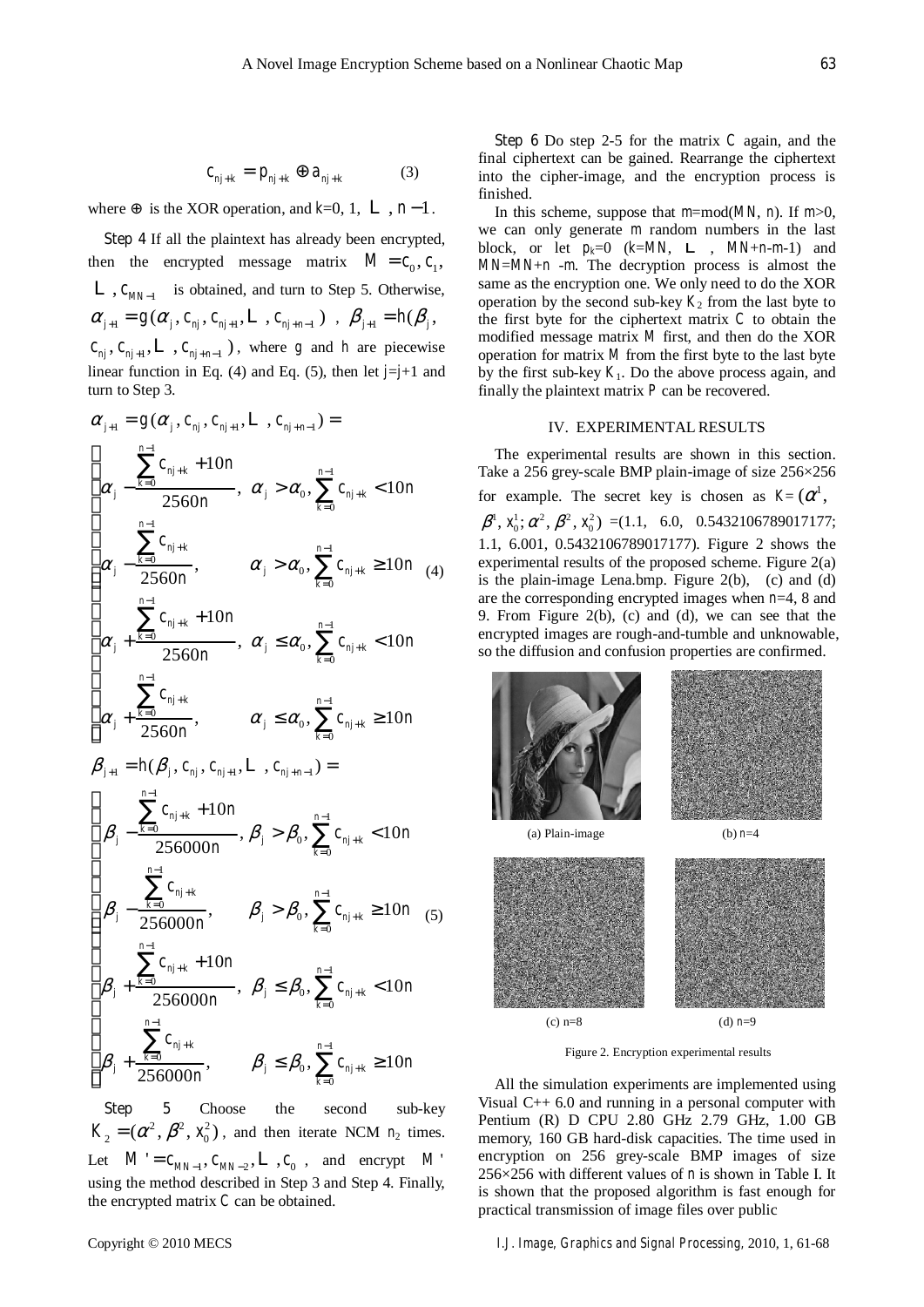communication network. For different practical demands of encryption speed, we can choose a suitable value of *n*.

## V. SECURITY ANALYSIS

To show the satisfactory security of the proposed scheme, some security analyses on the proposed encryption scheme, including the most important ones like key space analysis, information entropy, correlation analysis of two adjacent pixels and differential analysis, are shown in this section.

#### *A. Key space analysis*

The key space of a good encryption scheme should be

large enough to make brute-force attacks infeasible. Two groups of secret keys, including the initial values and the control parameters of the NCM, are employed in our encryption algorithm. Suppose that the precision is  $10^{-15}$ , the key space size of the proposed scheme is  $((10^{15})^3)^2=10^{90}$ . Therefore, the key space is large enough to resist all kinds of brute-force attacks.

#### *B. Information entropy*

It is well known that the information entropy is defined to express the degree of uncertainties in the system. The information entropy is defined as follows:

TABLE I. ENCRYPTION TIME

| Encryption time $(S)$ | 0.12669 | 0.10246 | 0.086579 | $0.075185$ | 0.066874 | $0.061955$   0.055768 | 0.051060 |
|-----------------------|---------|---------|----------|------------|----------|-----------------------|----------|

| <b>INFORMATION ENTROPY</b> |        |         |         |                                       |  |  |    |         |
|----------------------------|--------|---------|---------|---------------------------------------|--|--|----|---------|
| n                          |        |         |         |                                       |  |  | 10 |         |
| Entropy $H$                | 7.9974 | 7.99701 | 7.99707 | 7.99686   7.99756   7.99675   7.99722 |  |  |    | 7.99708 |

TABLE II.

TABLE III Information entropy with different key



Figure 3. Grayscale histogram of plain-image and cipher-images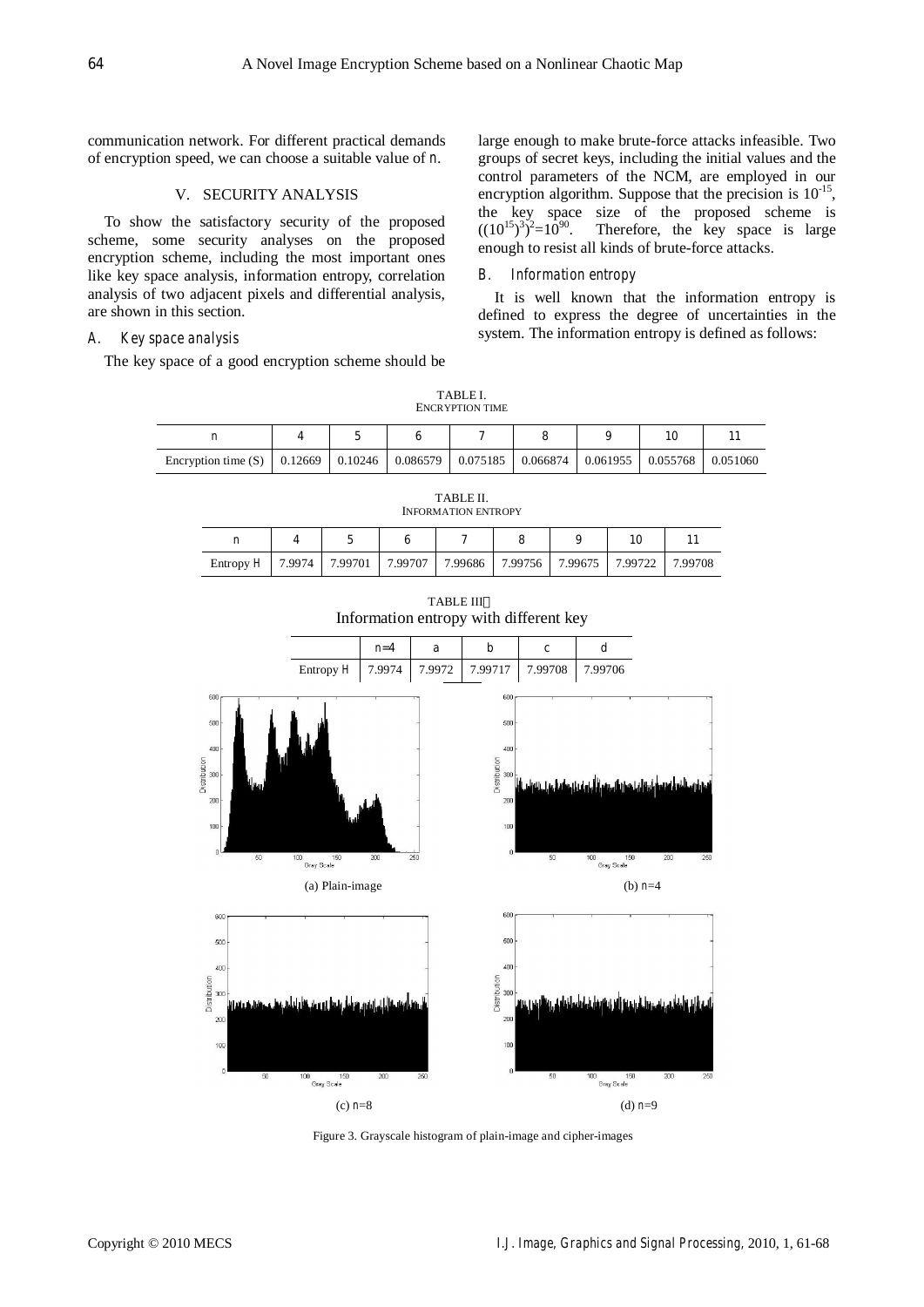

TABLE IV. CORRELATION COEFFICIENTS OF TWO HORIZONTALLY ADJACENT PIXELS



Figure 5. Correlations of two horizontally adjacent pixels

$$
H(m) = -\sum_{i=0}^{2^{N}-1} P(m_i) \log_2 [P(m_i)], \qquad (6)
$$

where  $P(m_i)$  is the emergence probability of  $m_i$ . If every symbol has an equal probability, i.e.,

Copyright © 2010 MECS *I.J. Image, Graphics and Signal Processing,* 2010, 1, 61-68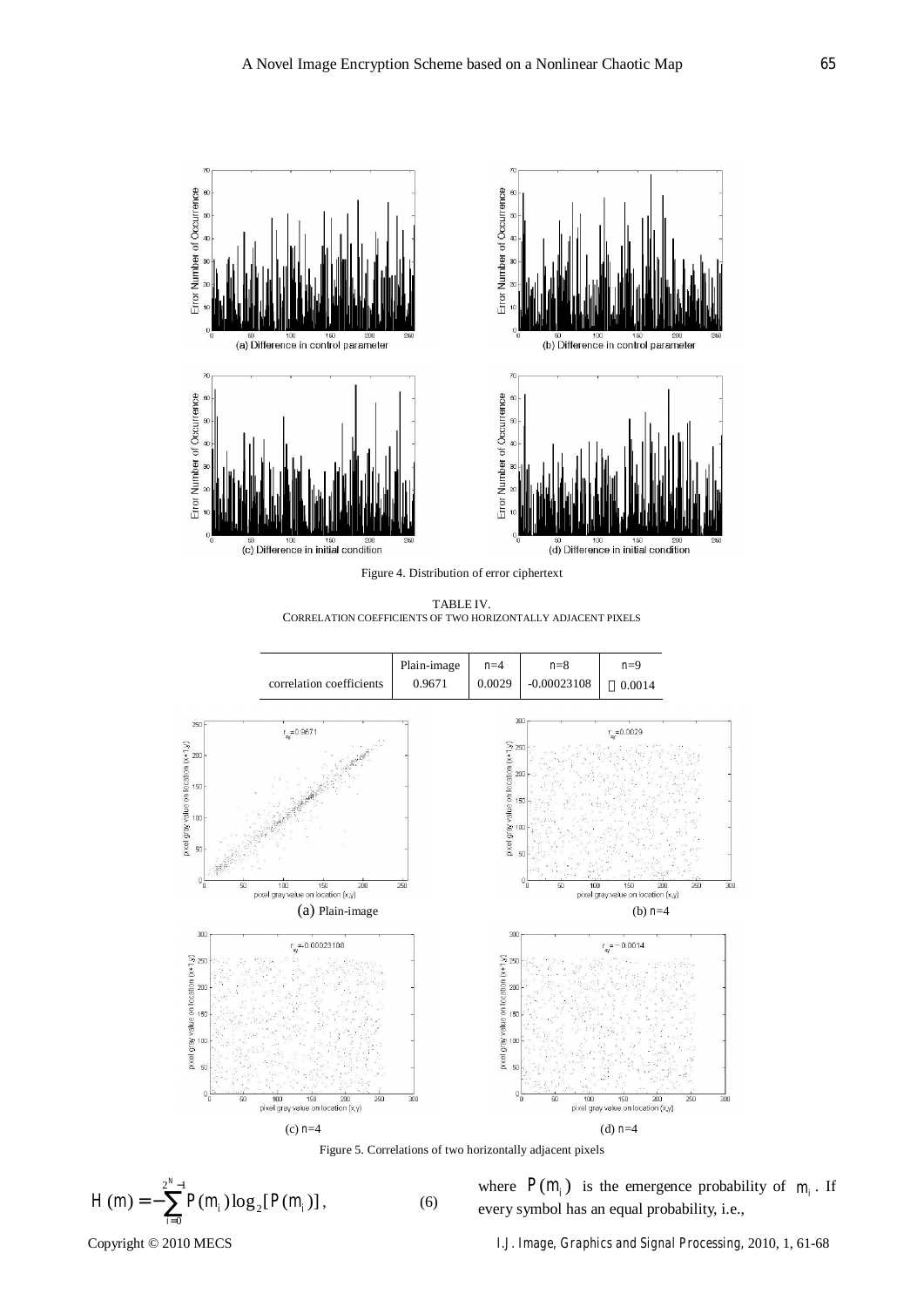$m = \{m_0, m_1, \mathbf{L}, m_{2^s-1}\}\text{ and } P(m_i) = 1/2^8 \text{ (i=0, i=0)}$ 1,  $L$ , 255), then the entropy is  $H(m)=8$ , which corresponds to a random source. Usually, the practical information entropy is less diverse than the ideal one. The information entropy is respectively shown in Table II, which is very close to the ideal one, by different *n*.

## *C. Statistical analysis*

## *a) Gray-scale histograms*

Considering the statistical analysis of the plain-image and its encrypted images, the grey-scale histograms of them are shown in Figure 3. From Figure 3(b), (c) and (d), we can see that the grayscale distribution of encrypted image has good balance property, which is strongly against known plaintext attacks.

In order to show the small perturbations of unknown key parameters, we will show the distribution of Error Ciphertext [7] which means the error number occurrences between the encryption system in the above section and the incryption system with small perturbations of unknown keys listed as follows:

(a)  $\alpha^1 = 1.09999999999$ ;

- (b)  $\beta^2 = 6.0010000000001$ ;
- (c)  $x_0^1 = 0.5432106789017176$ ;
- (d)  $x_0^2 = 0.5432106789017178$ ;

the others are the same as those in Sec. IV. The distribution of Error map is shown in Figure 4, respectively. And the information entropy of them is respectively shown in Table III. It is shown that even a small variation of system parameters may result in the wrong encryption maps. Therefore, it is really hard to reveal the original cryptosystem.

#### *b) Correlation analysis*

To test the correlation between two adjacent pixels in plain-image and cipher-image, the following procedure was carried out [2]. First, select 1000 pairs of two adjacent (in horizontal, vertical, and diagonal direction) pixels from an image randomly. Then, calculate the correlation coefficient of each pair by using the following formulas:

$$
cov(x, y) = \frac{1}{N} \sum_{i=1}^{N} E\left(x_i - E(x)\right) \left(y_i - E(y)\right),
$$

$$
r_{xy} = \frac{cov(x, y)}{\sqrt{D(x)D(y)}},
$$

where *x* and *y* are grey-scale values of two adjacent pixels in the image. In numerical computation, the following discrete formulas are used:

$$
E(x) = \frac{1}{N} \sum_{i=1}^{N} x_i ,
$$
  

$$
D(x) = \frac{1}{N} \sum_{i=1}^{N} (x_i - E(x))^2 .
$$

TABLE V CORRELATION COEFFICIENTS OF TWO ADJACENT PIXELS

|                   | <b>Plain-image</b> | Cipher-image |
|-------------------|--------------------|--------------|
| <b>Horizontal</b> | 0.9671             | 0.0029       |
| Vertical          | 0.9339             | 0.0096       |
| <b>Diagonal</b>   | 0.9066             | 0.0054       |

Figure 5 shows the correlation distribution of two horizontally adjacent pixels in the plain-image and that in the cipher-image when  $n=4$ , 8, and 9, and the correlation coefficients are shown in Tab. IV. It is shown that the correlation coefficients of two horizontally adjacent pixels in the plain-image and that of the cipher-image are far apart. Similar results for vertical and diagonal directions are obtained, which are shown in Table V when *n*=2. These correlation analyses prove that the chaotic encryption algorithm satisfies zero co-correlation.

#### *D. Differential analysis*

| DIFFERENTIAL ANALYSIS (AA) |            |            |  |  |  |
|----------------------------|------------|------------|--|--|--|
| n                          | $NPCR(\%)$ | $UACI(\%)$ |  |  |  |
| 4                          | 0.492859   | 0.331024   |  |  |  |
| 5                          | 0.497437   | 0.330658   |  |  |  |
| 6                          | 0.497437   | 0.330826   |  |  |  |
| 7                          | 0.500449   | 0.331451   |  |  |  |
| 8                          | 0.497437   | 0.330856   |  |  |  |
| 9                          | 0.492859   | 0.330795   |  |  |  |
| 10                         | 0.492859   | 0.330627   |  |  |  |
| 11                         | 0.503540   | 0.331329   |  |  |  |
|                            |            |            |  |  |  |

TABLE VI DIFFERENTIAL ANALYSIS (*KA*)

TABLE VII Differential analysis (*KB*)

| n  | $NPCR(\%)$ | $UACI(\%)$ |
|----|------------|------------|
| 4  | 0.512695   | 0.330750   |
| 5  | 0.502014   | 0.330338   |
| 6  | 0.508118   | 0.330826   |
| 7  | 0.486755   | 0.330994   |
| 8  | 0.495911   | 0.331116   |
| 9  | 0.506592   | 0.330597   |
| 10 | 0.492859   | 0.330765   |
| 11 | 0.497437   | 0.331238   |
|    |            |            |

To test the influence of one-pixel change on the whole image encrypted by the proposed algorithm, two common measures, NPCR and UACI [2], were used. NPCR means the change rate of the number of pixels of ciphered image while one pixel of plain-image is changed. UACI which is the unified average changing intensity, measures the average intensity of the differences between the plain-image and ciphered image.

Denote two cipher-images, whose corresponding plain-images have only one-pixel difference, by  $C_1$  and  $C_2$ , respectively. Label the grey-scale values of the pixels at grid  $(i, j)$  of  $C_1$  and  $C_2$  by  $C_1(i, j)$  and  $C_2(i, j)$ , respectively. Define a bipolar array, *D*, with the same size as image  $C_1$  or  $C_2$ . Then,  $D(i, j)$  is determined by

Copyright © 2010 MECS *I.J. Image, Graphics and Signal Processing,* 2010, 1, 61-68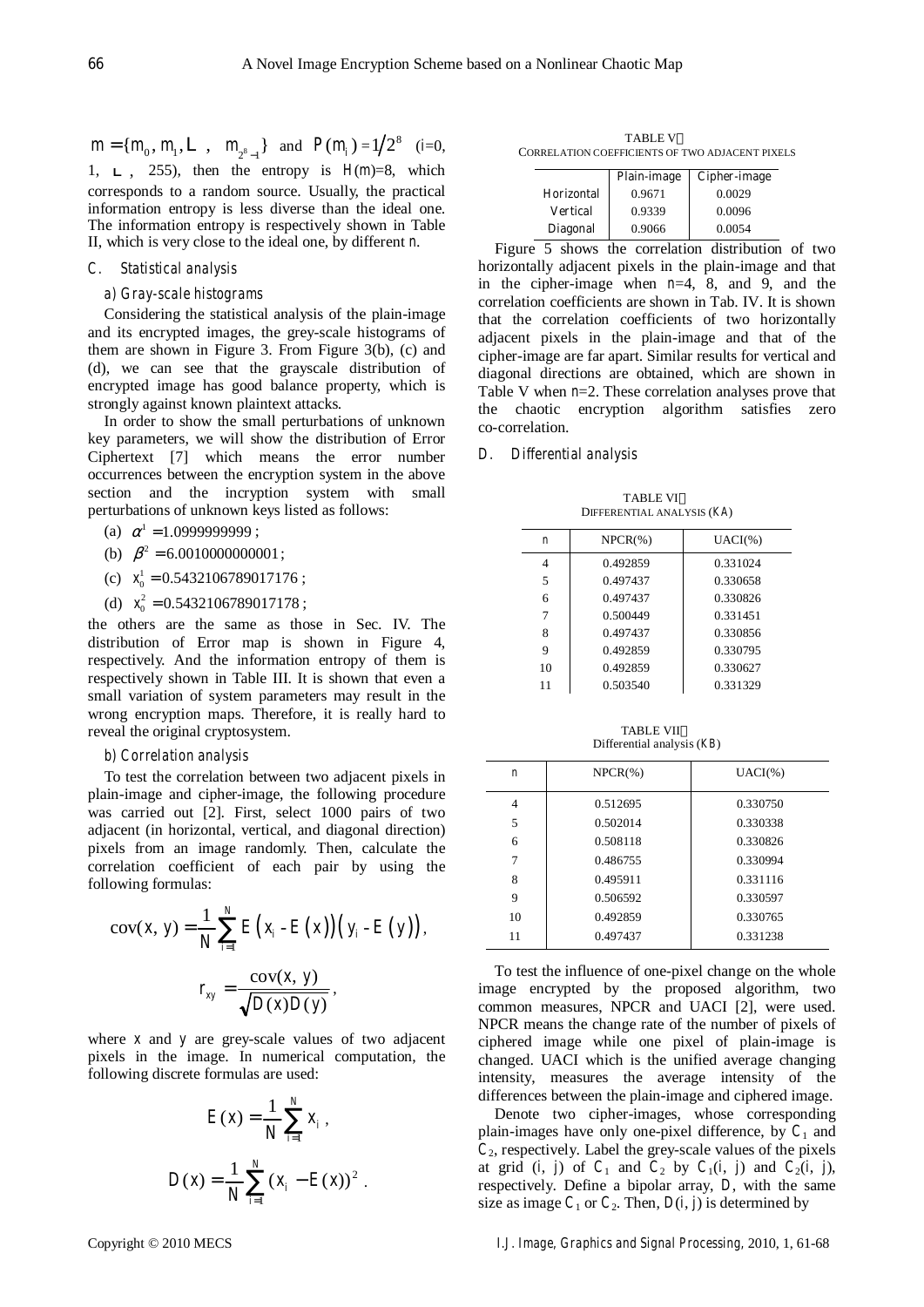*C*<sub>1</sub>(*i*, *j*) and *C*<sub>2</sub>(*i*, *j*), namely, if *C*<sub>1</sub>(*i*, *j*)=*C*<sub>2</sub>(*i*, *j*) then *D*(*i*,  $j$ =1; otherwise,  $D(i, j)$ =0. To resist differential attack, the NPCR value should be small enough, and the UACI value should be large enough for an ideal cipher system.

Tests have been performed on the proposed scheme, about the one-pixel change influence on a 256 grey-scale image of size 256×256. With two different keys, *KA* and *KB* the results are shown in Table VI and Table VII. According to the two tables, the proposed cryptosystem can achieve a high performance such as NPCR<0.5127% and UACI>0.33033% when  $n \le 11$ . Therefore, the proposed algorithm can resist differential attacks.

#### VI. CONCLUSION

Only by the XOR operation, a novel image encryption scheme based on NCM is proposed in this paper. Every time the NCM is iterated, *n* (*n*>3) bytes random numbers can be gained so as to improve the encryption speed, and before next time iteration, a small perturbation will be given to the parameters of NCM based on the last obtained *n* bytes message. In each round of the proposed scheme which includes two rounds, the message  $P = p_0, L, p_j, L, p_{MN-1}$  is modified in the ascending order of *j* firstly, and then the modified message is encrypted in the descending order of *j*. Simulation results show that the new cryptosystem is fast, which makes the transmission of large multi-media files over public data communication network more practical. Theoretical analysis indicates that the proposed chaos-based image encryption scheme can achieve a high performance and is secure against known/chosen plaintext attack and all kinds of brute-force attacks.

#### ACKONOWLEDGMENT

This work is supported by the Natural Science Foundation of China (No. 60973146 and No. 61070163), the Natural Science Foundation of Shandong Province, China (ZR2009GM036), the Foundation for Study Encouragement to Middle-aged and Young Scientists of Shandong Province, China (No. 2008BS01019).

#### **REFERENCES**

- [1] Z. H. Guan, F. Huang and W. Guan, "Chaos-based image encryption algorithm," *Phys. Lett. A*, vol. 346, no. 1-3, pp. 153-157, 2005.
- [2] G. Y. Chen, Y. B. Mao, C. K. Chui, "A symmetric image encryption scheme based on 3D chaotic cat maps," *Chaos, Solitons and Fractals*, vol. 21, no.3, pp. 749-761, 2004.
- [3] R. Matthews, "On the derivation of a 'chaotic' encryption algorithm," *Cryptologia*, vol. 13, no. 1, pp. 29-42, 1989.
- [4] J. Fridrich, "Image encryption based on chaotic maps," *The 1997 IEEE International Conference on Systems, Man, and Cybernetics*, Hyatt Orlando, Florida, USA, vol. 2, pp. 1105-1110, October 12-15, 1997.
- [5] J. Fridrich, "Symmetric ciphers based on two-dimensional chaotic maps," *Int. J. Bifurcat Chaos*, vol. 8, no. 6, pp. 1259-1284, 1998.
- [6] T. Xiang, X. F. Liao, G. P. Tang, Y. K. Chen, and W. Wong, "A novel block cryptosystem based on iterating a chaotic map," *Phys. Lett. A*, vol. 349, no. 1-4, pp. 109-115, 2006.
- [7] W. W. Yu and J. D. Cao, "Cryptography based on delayed chaotic neural networks," *Phys. Lett. A*, vol. 356, no. 4-5, pp. 333-338, 2006.
- [8] T. G. Gao and Z. Q. Chen, "Image encryption based on a new total shuffling algorithm," *Chaos, Solitons and Fractals*, vol. 38, no.1, pp. 213-220, 2008.
- [9] T. G. Gao and Z. Q. Chen, "A new image encryption algorithm based on hyper-chaos," *Phys. Lett. A*, vol. 372, no. 4, pp. 394-399, 2008.
- [10] G. Alvarez, F. Montoya, M. Romera, and G Pastor, "Cryptanalysis of an ergodic chaotic cipher," *Phys. Lett. A*, vol. 311, no. 2-3, pp. 172-179, 2003.
- [11] C. Q. Li, S. J. Li, G. Alvarez, G. R. Chen, and K. T. Lo, "Cryptanalysis of two chaotic encryption schemes based on circular bit shift and XOR operations," *Phys Lett A*, Vol. 369, no. 1-2, pp. 23-30, 2007.
- [12] S. J. Xu and J. Z. Wang, "An improved block cryptosystem based on iterating chaotic map," *Acta Phys. Sin*., vol. 57, no. 1, pp. 37-41, 2008.
- [13] Y. Wang, X. F. Liao, T. Xiang, K. W. Wong and D. G. Yang, "Cryptanalysis and improvement on a block cryptosystem based on iteration a chaotic map," *Phys. Lett. A*, vol. 363, no. 4, pp. 277-281, 2007.
- [14] D. Arroyo, C. Q. Li, S. J. Li, G. Alvarez and W. A. Halang, "Cryptanalysis of an image encryption scheme based on a new total shuffling algorithm," *Chaos, Solitons and Fractals*, vol. 41, no. 5, 2613-2616, 2009.
- [15] A. Akhshani, H. Mahmodi and A.Akhavan, "A Novel Block Cipher Based on Hierarchy of One-Dimensional Composition Chaotic Maps," *IEEE Int. Conf. on Image Processing*, Atlanta, GA, USA, pp. 1993-1996, Oct. 2006.
- [16] H. P. Xiao and G. J. Zhang, "An Image Encryption Scheme Based on Chaotic Systems," *the Fifth Int. Conf. on Machine Learning and Cybernetics*, Dalian, China, vol. 5, pp. 2707-271, Aug. 2006.
- [17] C. Fu, Z. C. Zhang and Y.Y. Cao, "An Improved Image Encryption Algorithm Based on Chaotic Maps," *thr Third Int. Conf. on Natural Comput*. Haikou, Hainan, China, vol. 3, pp. 189-193, Aug. 2007.
- [18] Y. Y. Cao and C. Fu, "An image encryption scheme based on high dimension chaos system," *International Conference on Intelligent Computation Technology and Automation*, Changsha, Hunan, China, vol. 1, pp. 104-108, October 20-22, 2008.
- [19] H. Y. Jiang and C. Fu, "An Image Encryption Scheme Based on Lorenz Chaos System", *Fourth International Conference on Natural Computation,* Jinan, China, vol. 4, pp. 600-604, October 18-20, 2008.
- [20] S. J Xu, J. Z. Wang and S. X. Yang, "An improved image encryption algorithm based on chaotic maps," *Chin. Phys. B*, vol. 17, no. 11, pp. 4027-4032, 2008.
- [21] T. G. Gao and Z. Q. Chen, "Image encryption based on a new total shuffling algorithm," *Chaos, Solitons and Fractals*, vol. 38, no.1, pp. 213-220, 2008.
- [22] T. G. Gao and Z. Q. Chen, "A new image encryption algorithm based on hyper-chaos," *Phys. Lett. A*, vol. 372, no. 4, pp. 394-399, 2008.
- [23] S. Behnia, A. Akhshani, S. Ahadpour, H. Mahmodi, and A. Akhavand, "A fast chaotic encryption scheme based on